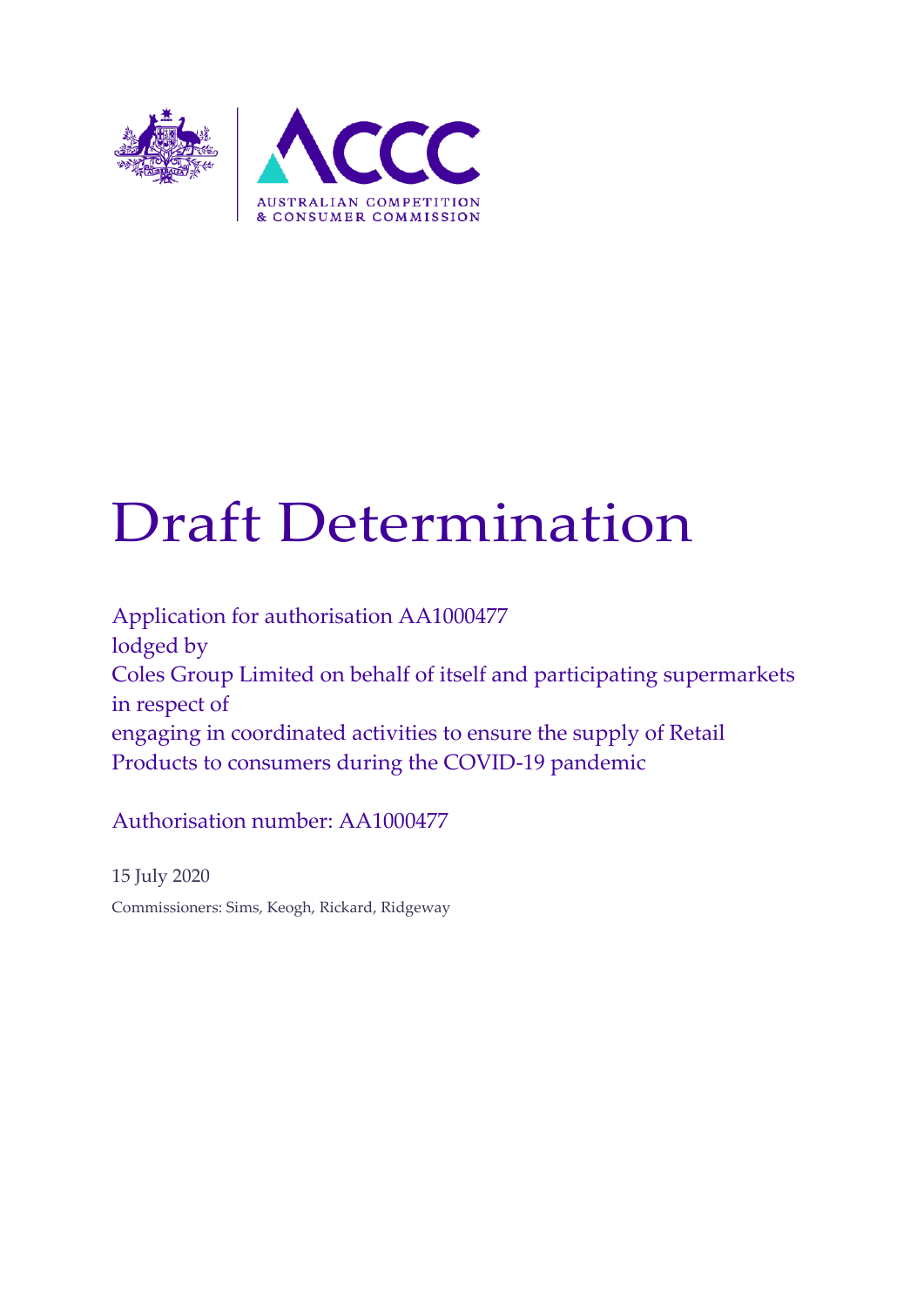# Summary

**The ACCC proposes to grant authorisation to Coles, Woolworths, Metcash, ALDI and other grocery retailers to cooperate in response to the COVID-19 pandemic, to ensure the supply and fair and equitable distribution of Retail Products to Australian consumers. The cooperation may only occur at, in preparation for, or arise out of, an Authorised Meeting – which are specific meetings arranged by government departments and agencies for the purpose of responding to the pandemic.**

**The ACCC proposes to grant authorisation, subject to the condition that other grocery retailers seeking protection of the authorisation obtain approval from the ACCC.**

**The ACCC proposes to grant authorisation until 31 March 2021.**

**The interim authorisation granted by the ACCC on 9 June 2020 remains in place until the final determination comes into force or the interim authorisation is revoked.**

**The ACCC invites submissions in relation to this draft determination by 31 July 2020 before making its final decision.** 

# 1. The application for authorisation

- 1.1. On 20 March 2020, Coles Group Limited on behalf of itself and other participating supermarkets (Woolworths, ALDI and Metcash) lodged application for authorisation AA1000477 with the Australian Competition and Consumer Commission (the **ACCC**). The applicants are seeking authorisation for six months from the date of final determination by the ACCC. The application was made under subsection 88(1) of the *Competition and Consumer Act 2010* (Cth) (the **Act**).
- 1.2. The ACCC may grant authorisation, which provides businesses with legal protection for arrangements that may otherwise risk breaching competition laws but are not harmful to competition and/or are likely to result in overall public benefits.
- 1.3. Coles also requested interim authorisation to enable it and the other applicants to engage in conduct while the ACCC is considering the substantive application. The ACCC granted interim authorisation on 23 March 2020. On 26 March 2020, to clarify the process for other grocery retailers wishing to be covered by the interim authorisation, the ACCC revoked the interim authorisation of 23 March 2020 and replaced it with a conditional interim authorisation. On 9 June 2020, the ACCC revoked the interim authorisation of 26 March 2020 to narrow the scope of the interim authorisation and granted a new interim authorisation in replacement (collectively, all three interim authorisations are the **Interim Authorisations**). <sup>1</sup> The interim authorisation granted on 9 June 2020 remains in place until the date the ACCC's final determination comes into effect, or the interim authorisation is revoked.
- 1.4. Coles advised that it was necessary to seek authorisation for broad conduct in its initial application given the rapidly evolving circumstances in relation to the COVID-19 pandemic in Australia, and as such it was not possible to identify with certainty the kinds of cooperation between supermarkets that may be necessary to facilitate supply of Retail Products to consumers.<sup>2</sup> However, as the COVID-19 pandemic has progressed, Coles considered it was appropriate to limit the Proposed Conduct to

<sup>1</sup> ACCC decisions of 26 March 2020 and 9 June 2020 available on the ACCC's public register [here.](https://www.accc.gov.au/public-registers/authorisations-and-notifications-registers/authorisations-register/coles-group-on-behalf-of-itself-and-participating-supermarkets)

<sup>2</sup> Application available on the ACCC's public register [here](https://www.accc.gov.au/public-registers/authorisations-and-notifications-registers/authorisations-register/coles-group-on-behalf-of-itself-and-participating-supermarkets).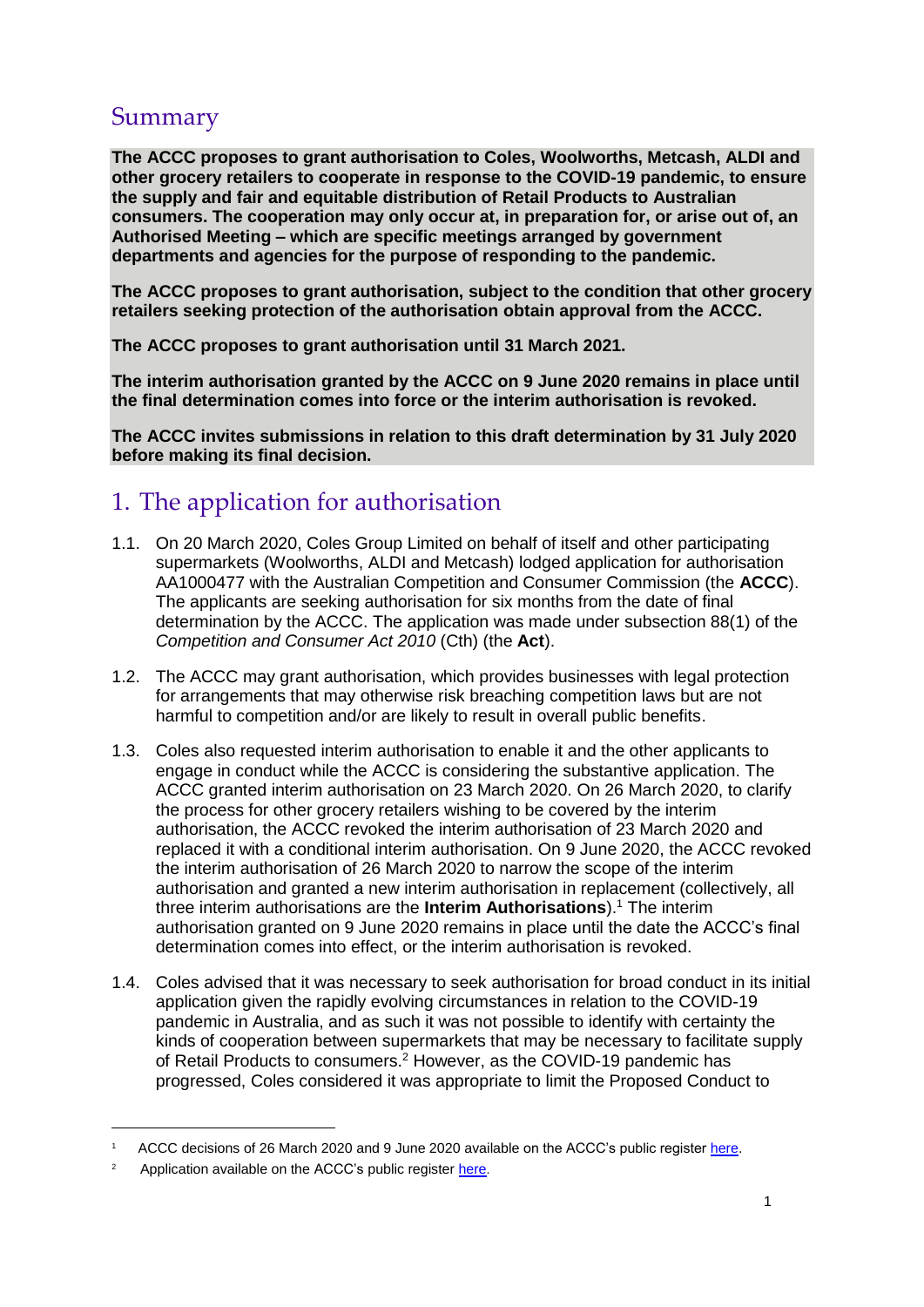matters that come out of or are associated with Authorised Meetings (see paragraph 1.11).

- 1.5. On 22 June 2020, Coles amended its application for authorisation to seek authorisation in the same (narrower) terms as the interim authorisation granted on 9  $June<sup>3</sup>$
- 1.6. The ACCC recognises the significant challenges being faced by businesses and the economy more broadly as a result of the COVID-19 pandemic. The pandemic has caused a major disruption to society and the economy, with social distancing measures and travel bans affecting various sectors across the economy. In that context, the ACCC has received a large number of applications for authorisation, including requests for urgent interim authorisation aimed at facilitating the supply of goods and services.

#### The applicants

- 1.7. The application was lodged by Coles Group Limited (**Coles**) on behalf of itself and the following businesses:
	- Woolworths Group Limited (**Woolworths**);
	- ALDI Stores (**ALDI**); and
	- Metcash Limited, including its related bodies corporate and the class of persons comprising each of the owners and/or operators of supermarkets or liquor stores trading under a brand owned or licensed by Metcash Limited or its related bodies corporate (**Metcash**)

#### together, the **Participating Supermarkets**.

1.8. Coles also seeks authorisation on behalf of other grocery retailers that wish to gain the protection of the authorisation. Several other retailers have since applied for and been granted protection under the Interim Authorisations, listed at paragraph [1.14](#page-3-0) below.

## The Proposed Conduct

- 1.9. Authorisation is sought to propose, discuss, enter into or give effect to any contract, arrangement or understanding (including contracts, arrangements or understandings involving manufacturers, suppliers, transport and logistic providers), or engage in any conduct, where the contract, arrangement or understanding, or conduct:
	- a. involves two or more of any Participating Supermarkets or any other grocery retailer that is or previously has been approved by the ACCC (**Other Approved Supermarkets**); and
	- b. has the purpose of ensuring the supply and fair and equitable distribution of Retail Products to Australian consumers during the COVID-19 pandemic by:
		- i. facilitating or ensuring the acquisition and/or supply of Retail Products in Australia (especially of those Retail Products in short supply)
		- ii. ensuring fairer access to Retail Products among the general public

<sup>&</sup>lt;sup>3</sup> The condition of the interim authorisation of 9 June 2020 with respect to Authorised Meetings (at paragraphs 14 and 26 of the ACCC's interim authorisation decision of 9 June) now forms part of Coles' revised application (paragraph 1.9(c) of this draft determination).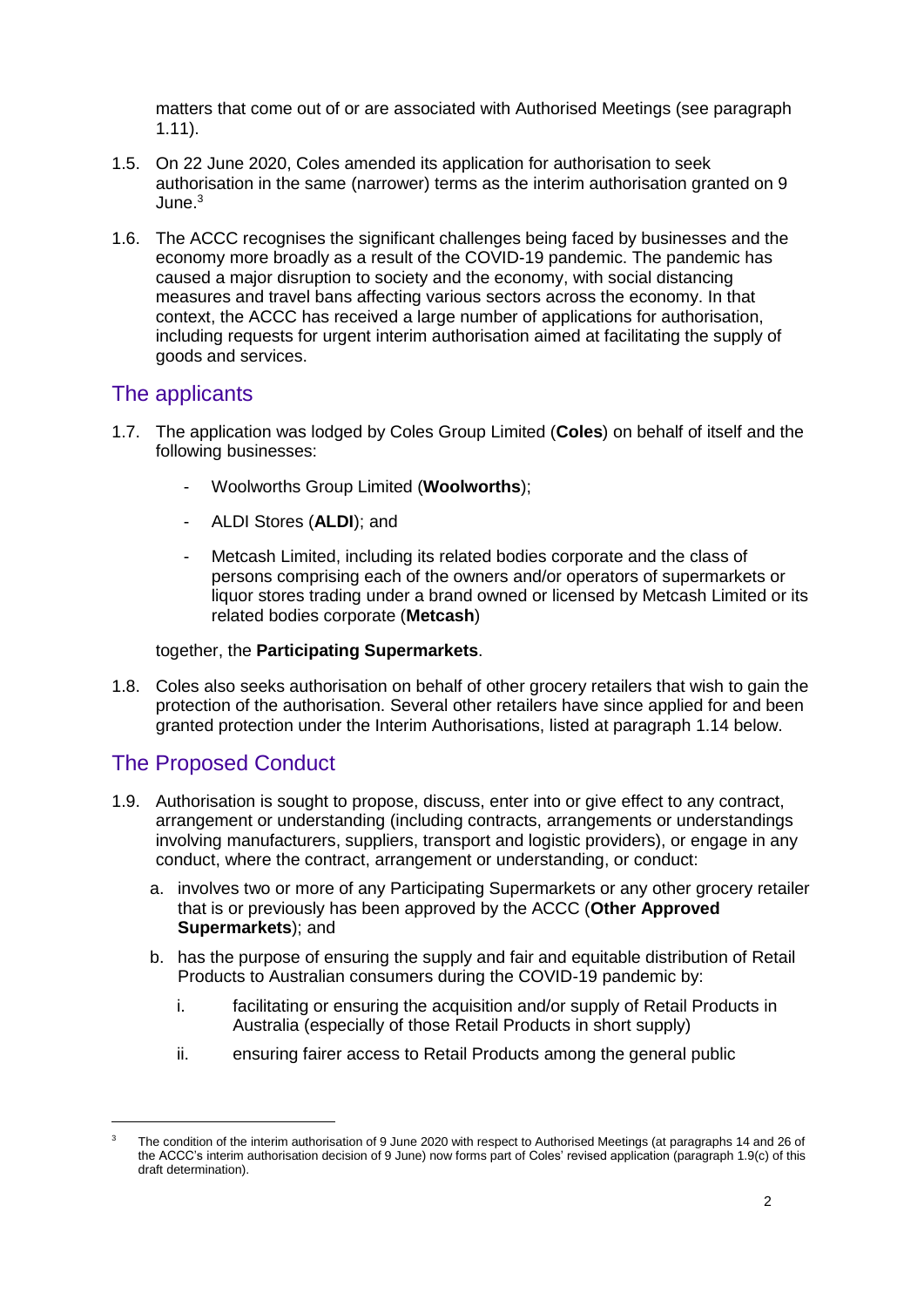- iii. providing greater access to Retail Products to those most in need (including the elderly and disadvantaged members of the public, such as consumers who may be too unwell to travel to the supermarket); or
- iv. facilitating access to Retail Products in remote or rural areas; and
- c. occurs at, in preparation for, or arises out of, an Authorised Meeting that occurs on or after the date that authorisation is granted.
- 1.10. In addition, authorisation is sought for the Participating Supermarkets and any Other Approved Supermarket to continue to give effect to any contract, arrangement or understanding previously entered into in reliance on an Interim Authorisation (together with paragraph 1.9 above, the **Proposed Conduct**).
- 1.11. An **Authorised Meeting** means any of the following types of meetings:
	- a. meetings of the Supermarket Taskforce and any of its working groups, as convened by the Department of Home Affairs from time to time (as of 9 June 2020, the Safety of Staff and Customers Working Group and the Food Supply Working Group), or
	- b. meetings of the COVID-19 Food Security Working Group and the Coordinated Corporate Taskforce as convened by the National Indigenous Australians Agency, or
	- c. meetings of a taskforce, working group or similar forum convened by a Federal Government department or agency with the objective of responding to the COVID-19 pandemic where:
		- i. the ACCC is notified by a Participating Supermarket in writing, at least two clear working days before the date of any meeting (or any shorter period of notice to which the ACCC agrees in writing), that the Participating Supermarket wishes meetings of the relevant taskforce or forum to be covered by this authorisation, and sets out the time and date of the first meeting, proposed attendees, the purpose of the meeting and the forum, and the matters to be discussed at the meeting; and
		- ii. more than one Participating Supermarket, or one or more Participating Supermarkets and one or more Other Approved Supermarket, has been invited to the forum; and
		- iii. the ACCC does not notify the relevant Participating Supermarket at least one business day in advance in writing that it is not satisfied that the meeting has been convened to further one or more of the purposes set out at paragraph 1.9(b) above.
- 1.12. **Retail Products** are fresh food, groceries, household products, and liquor.
- 1.13. The Proposed Conduct is not compulsory, and any Participating Supermarket or authorised party can opt out of any proposed collaboration under the authorisation.

#### **Other Approved Supermarkets**

- <span id="page-3-0"></span>1.14. The Other Approved Supermarkets which have previously been approved by the ACCC under an interim authorisation are: 4
	- a. Amazon Australia, 7-Eleven Australia, Harris Farm, Arnhem Land Progress Aboriginal Corporation, Outback Stores, and Community Enterprises Queensland,

A full list of these parties also appears on the public register a[t https://www.accc.gov.au/system/files/public](https://www.accc.gov.au/system/files/public-registers/documents/%20Parties%20with%20protection%20of%20the%20interim%20authorisation%20-%2003.04.20-PR-%20AA1000477%20Coles_1.xlsx)[registers/documents/ Parties with protection of the interim authorisation -](https://www.accc.gov.au/system/files/public-registers/documents/%20Parties%20with%20protection%20of%20the%20interim%20authorisation%20-%2003.04.20-PR-%20AA1000477%20Coles_1.xlsx) 03.04.20-PR- AA1000477 Coles\_1.xlsx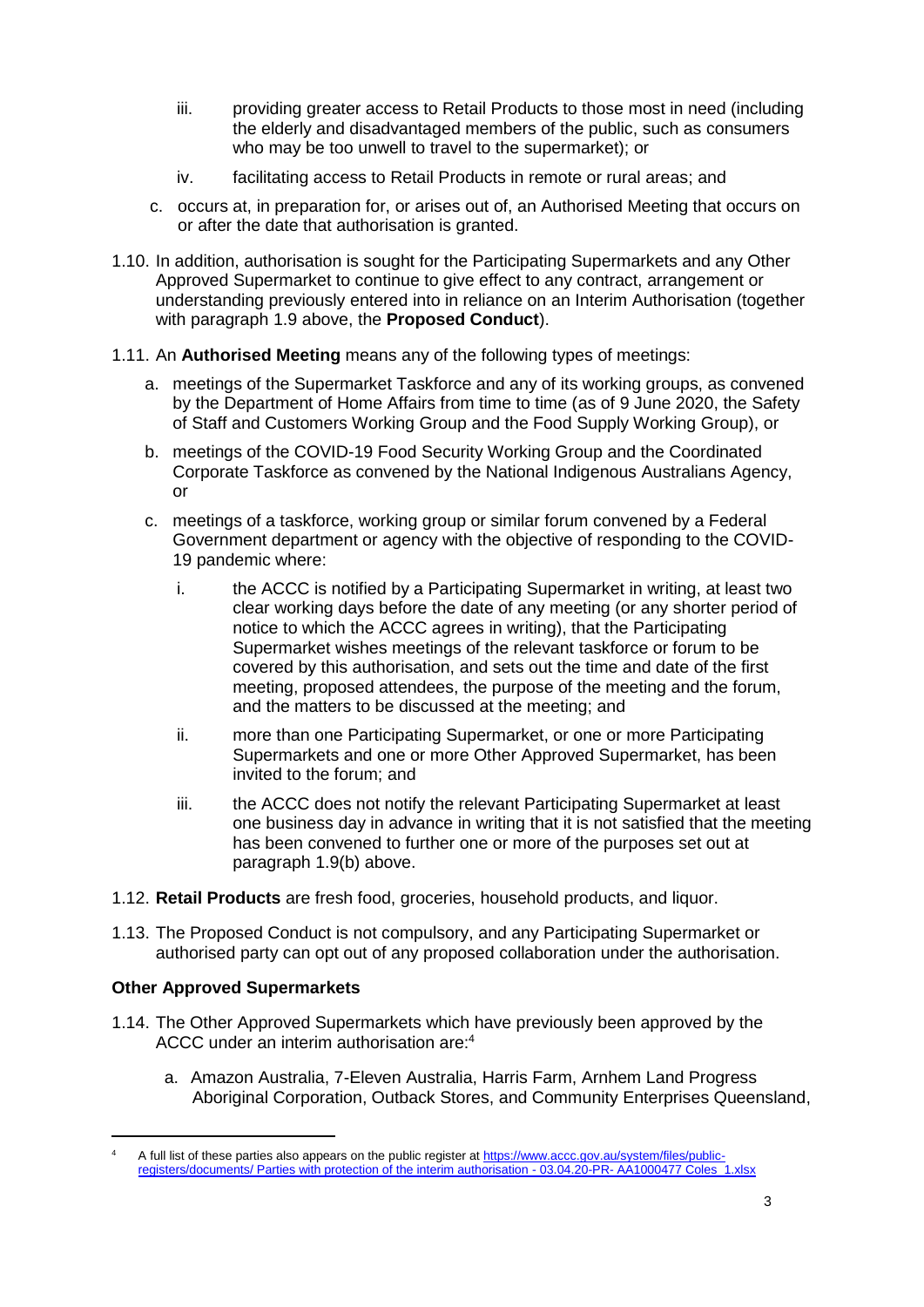who each have protection of the interim authorisation on the same terms as the Participating Supermarkets.

- b. Specified current and future members of Retail Drinks Australia<sup>5</sup>, who have protection of the interim authorisation limited to implementing recommendations of the Supermarket Taskforce, or the main working sub-committee of the Supermarket Taskforce, that have been approved by the Minister for Home Affairs.
- c. Master Grocers Australia and the Australasian Association of Convenience Stores, who have protection of the interim authorisation limited to discussions held or arrangements made during a meeting of the Supermarkets Taskforce, the Food Supply working group or one of the Taskforce's other working groups, or in any directly related side-meetings to continue discussions.
- 1.15. Each of the parties set out in paragraph 1.14 is an Other Approved Supermarket for the purposes of this authorisation.

## 2. Rationale for authorisation application

2.1. Coles' initial application for authorisation dated 20 March 2020 submits the following rationale for the authorisation application:

*With growing community concerns about the global COVID-19 pandemic, there has been an unprecedented and growing degree of stockpiling of essential everyday goods by consumers. This has resulted in shortages of certain stock on shelves (especially toilet paper and non-perishable items) and constraints in the supply chain due to the unprecedented demand for those items.* 

*Alongside these issues, there is significantly higher demand for online delivery of groceries as many Australians (particularly older and immune-suppressed consumers) seek to self-isolate given growing concerns around community transmission. The need for online deliveries is also likely to increase as some consumers fall ill with COVID-19.* 

*Unless the Participating Supermarkets can undertake the type of measures identified in the application, including to address current demand patterns, the issues may worsen across supply chains.* 

*The Proposed Conduct is intended to assist the Participating Supermarkets to work together to quickly address these issues, with a view to ensuring the supply and fair and equitable distribution of fresh food, groceries, household products and liquor (the Retail Products) to consumers while the pandemic persists.*

- 2.2. On 8 May 2020, Coles requested a variation of the application for authorisation. Coles requested a narrowing of the scope of the interim authorisation and the substantive application for authorisation, because:
	- demand had returned to relatively normal levels and community transmission of COVID-19 was under control at the time;
	- discussions between Coles and Participating Supermarkets that had been outside of, or separate to, the Supermarket Taskforce and working groups had only been in

<sup>5</sup> Hotel & Tourism Management Pty Ltd, Top Cellars Group, Beer Cartel, Liquor Marketing Group, Wine Depot, Diageo Australia, Red Bottle Group, Vantage Group, Liquor Stax, and all current and future members of Retail Drinks Australia that are classed as 'Liquor Store Members' and 'Digital and Online Members'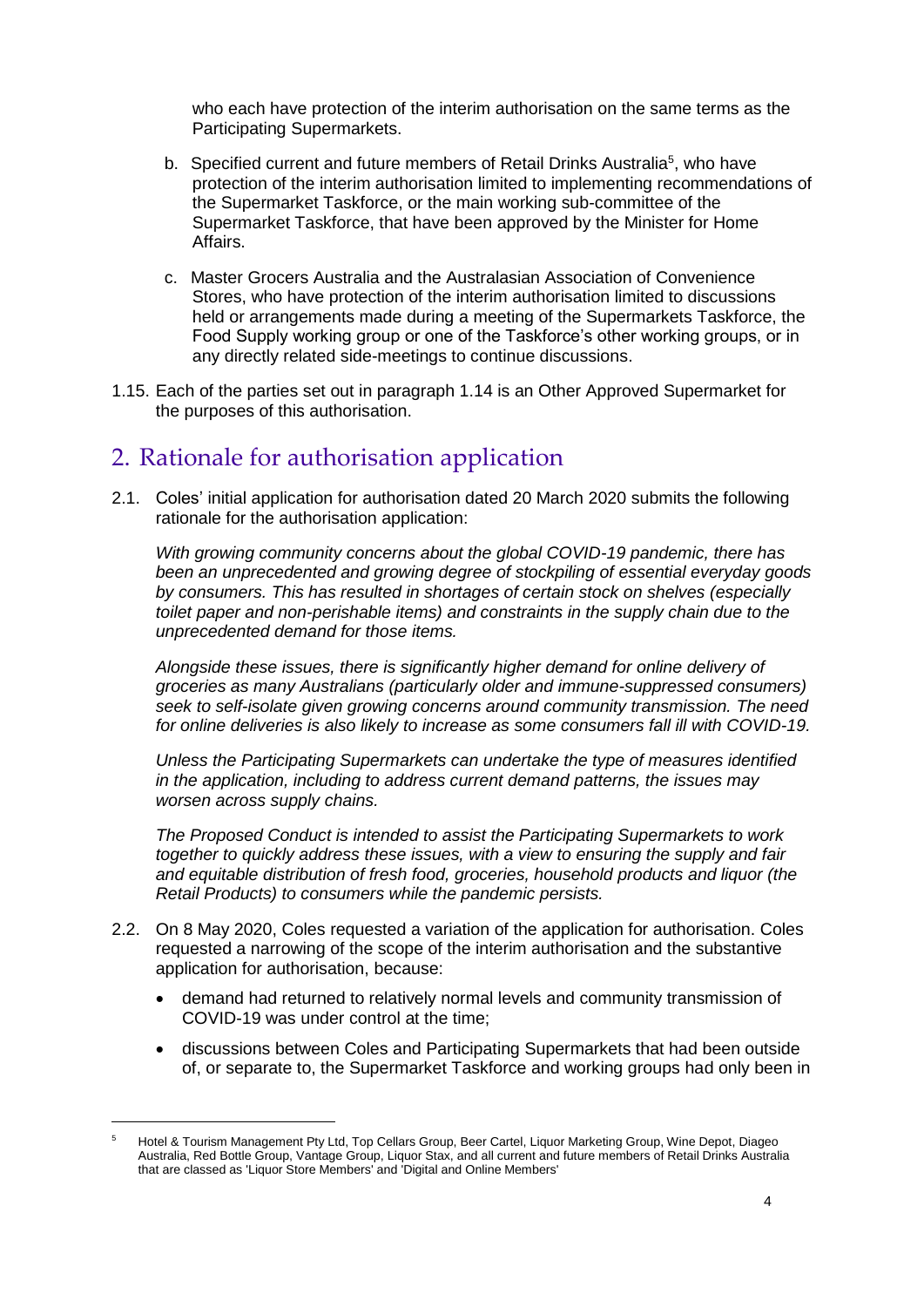respect of matters raised and discussed within the Supermarket Taskforce and related working groups;

- at the time of the request, the Supermarket Taskforce convened by the Department of Home Affairs had been suspended, with only two working groups remaining in operation (being the Safety of Staff and Customers Working Group and the Food Supply Working Group). Since this time, Coles had not engaged in any discussions with the Participating Supermarkets pursuant to the Interim Authorisation outside these working groups; and
- in those circumstances, Coles did not anticipate that it would engage in further discussions or enter into agreements with the Participating Supermarkets pursuant to the Interim Authorisation except as might be required through the Supermarket Taskforce and related working groups. Such action might be required in the event of, for example, cluster outbreaks or a 'second wave' of infection.
- 2.3. On 9 June 2020, after public consultation on Coles' requested variation (summarised below), the ACCC revoked the interim authorisation of 26 March 2020 and granted a new interim authorisation in replacement. On 22 June, Coles amended its application for authorisation to seek authorisation in the same terms as the interim authorisation granted on 9 June.

# 3. Consultation

-

- 3.1. A public consultation process informs the ACCC's assessment of the likely public benefits and detriments from the Proposed Conduct.
- 3.2. The ACCC conducted two rounds of consultation the first round followed the ACCC's initial decision to grant interim authorisation and the second round followed Coles' request to narrow the scope of the conduct covered by the interim authorisation.
- 3.3. The ACCC invited submissions from a range of potentially interested parties including retailers, industry associations, and bodies that are responsible for food supply in rural and remote communities. <sup>6</sup>
- 3.4. Public submissions by the applicants and interested parties are on the Public Register for this matter. The issues raised are summarised below.

#### **Submissions following the ACCC's decision to grant interim authorisation**

- 3.5. Following the interim authorisation decision, the ACCC invited submissions on the interim authorisation and the substantive application.
- 3.6. The main concerns raised by interested parties include:

#### *Scope of conduct*

 as the supply and demand side pressure on retailers eased, the ACCC should consider revoking or narrowing the scope of the interim authorisation granted in March, and reduce the risk that the cooperation and sharing of information will lessen competition. The risk is particularly high given the interim authorisation granted in March permitted cooperation without ACCC oversight;

<sup>6</sup> A list of the parties consulted and the public submissions received is available from the ACCC's public registe[r here.](https://www.accc.gov.au/public-registers/authorisations-and-notifications-registers/authorisations-register/coles-group-on-behalf-of-itself-and-participating-supermarkets)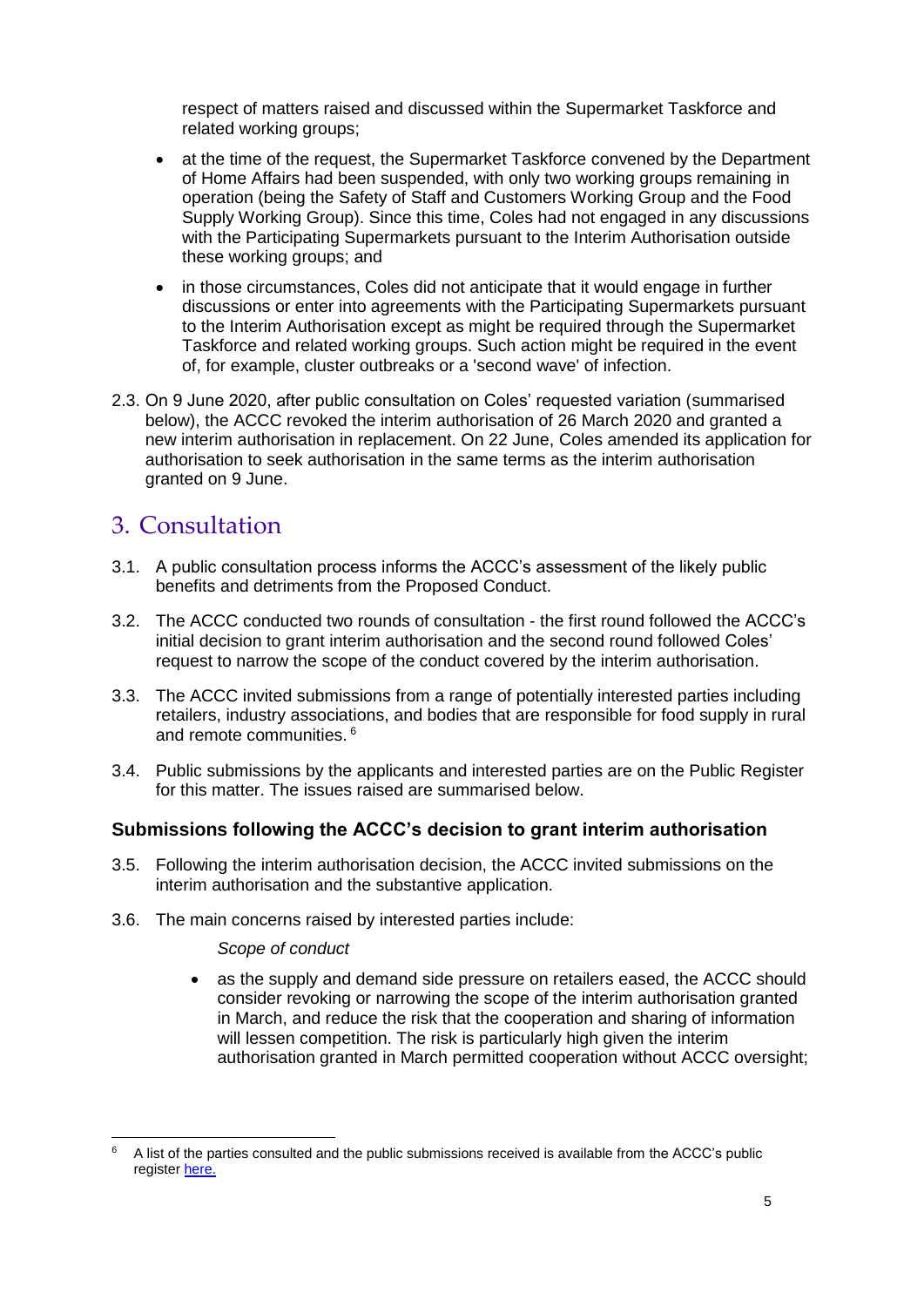- cooperation should be limited to Retail Products that are in short supply, and the broad purposes for which cooperation is authorised in the interim authorisation should be narrowed;
- the Proposed Conduct should not authorise price fixing and exclusive arrangements with suppliers and logistics providers;

*Supply to independent and regional retailers*

- smaller, independent and regional/remote retailers and wholesalers find it difficult to secure supply of Retail Products. Some interested parties submit the coordination from larger supermarkets, combined with their existing market power, allows the major supermarkets to exert increased pressure on suppliers to prioritise supply to them, leaving smaller retailers and wholesalers unable to secure supply, and at risk of closure;
- any cooperation between the major supermarkets should not be to the detriment of smaller retailers;
- lack of supply to local independent retailers will effect older and vulnerable customers who rely on those retailers, particularly in regional and rural locations not serviced by the major supermarkets;
- there are additional difficulties in resupplying grocery stores in rural and remote communities. Many small independent retailers are the single source of Retail Products for customers in remote areas. Remote customers may also be disproportionately affected by product limits;

#### *Reporting*

- the Participating Supermarkets should be required to disclose what conduct they have engaged in in reliance on the interim authorisation. Any reporting framework should include consumer representative participation in the process.
- 3.7. Interested parties identified the following public benefits from the interim authorisation:
	- measures by the Participating Supermarkets to control how many customers are in a store at any one time have been helpful in ensuring safety of customers and staff;
	- product limits have assisted the equitable supply of products to customers (however some submissions note that there was a disproportionate negative effect from product limits on remote customers);
	- the Participating Supermarkets have worked with suppliers and logistics providers to increase supply, and the implementation of online delivery; and
	- some of the Participating Supermarkets have set aside stock to go to independent retailers in regional and remote areas.

#### **Submissions following Coles' request to amend its application**

- 3.8. The ACCC invited submissions on Coles' request to narrow the scope of the conduct.
- 3.9. Woolworths and Metcash submit that the interim authorisation and the Supermarket Taskforce have been effective, particularly in dealing with the safety of customers and staff and diverting essential supplies to remote communities.
- 3.10. Metcash submits that each of the Participating Supermarkets had addressed supply issues by dealing directly with their suppliers, and had not pursued collective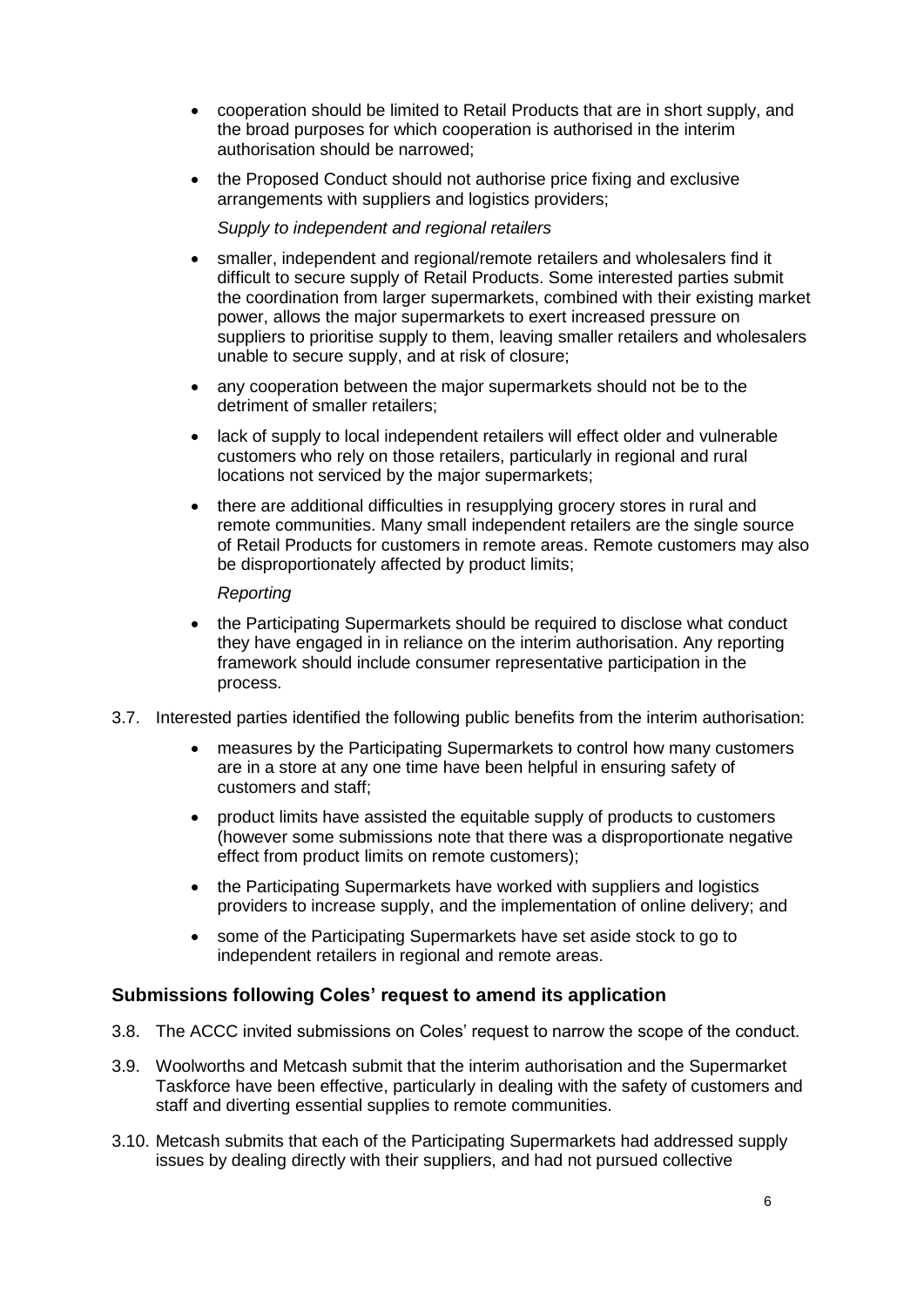responses to date. Metcash submits that the interim authorisation was still serving a public purpose and should remain on foot, particularly in the case of cluster outbreaks or a 'second wave'. Metcash submitted that the permitted conduct should be narrowed to conduct arising from the Supermarket Taskforce, with continued ACCC oversight.

- 3.11. The Arnhem Land Progress Aboriginal Corporation (**ALPA**) submits that any narrowing of the authorised conduct should continue to enable ALPA and other retailers servicing remote and regional areas to cooperate in response to the COVID-19 pandemic.
- 3.12. Amazon Australia submits that authorised conduct should cover any governmentsponsored or approved conduct relating to grocery supply and delivery issues. Amazon submits that this would avoid the risk of beneficial discussions or conduct being inadvertently excluded due to a change in the structure or responsibilities of a particular taskforce or working group. Alternatively, Amazon submitted the scope of the authorised conduct could cover the discussions or conduct arising from the Supermarket Taskforce and its working groups.

# 4. ACCC assessment

- 4.1. The ACCC's assessment of the Proposed Conduct is carried out in accordance with the relevant authorisation test contained in the Act.
- 4.2. Authorisation is sought for Proposed Conduct that would or might constitute a cartel provision within the meaning of Division 1 of Part IV of the Act and may substantially lessen competition within the meaning of section 45 of the Act. Authorisation also is sought for Proposed Conduct relating to contracts, arrangements or understandings, concerted practices, exclusive dealing and other conduct that has the purpose, effect or likely effect of substantially lessening competition. Consistent with subsection 90(7) and 90(8) of the Act, the ACCC must not grant authorisation unless it is satisfied, in all the circumstances, that the conduct would result or be likely to result in a benefit to the public, and the benefit would outweigh the detriment to the public that would result or be likely to result (authorisation test).

## Relevant areas of Competition

- 4.3. While the ACCC does not consider it necessary to precisely define the relevant areas of competition, the ACCC considers the relevant areas of competition are likely to include the:
	- retail supply of Retail Products by supermarkets
	- wholesale acquisition of Retail Products by supermarkets.

#### Future with and without the Proposed Conduct

- 4.4. In applying the authorisation test, the ACCC compares the likely future with the Proposed Conduct that is the subject of the authorisation to the likely future in which the Proposed Conduct does not occur.
- 4.5. In the future with the Proposed Conduct, the Participating Supermarkets and Other Approved Suppliers will be able to cooperate with each other if such cooperation arises from meetings of the Supermarket Taskforce and its working groups, the NIAA taskforces, or other taskforces approved by the ACCC. In addition, the conduct must have one of the relevant purposes set out at 1.9(b) related to ensuring the supply and fair and equitable distribution of Retail Products to consumers during the COVID-19 pandemic.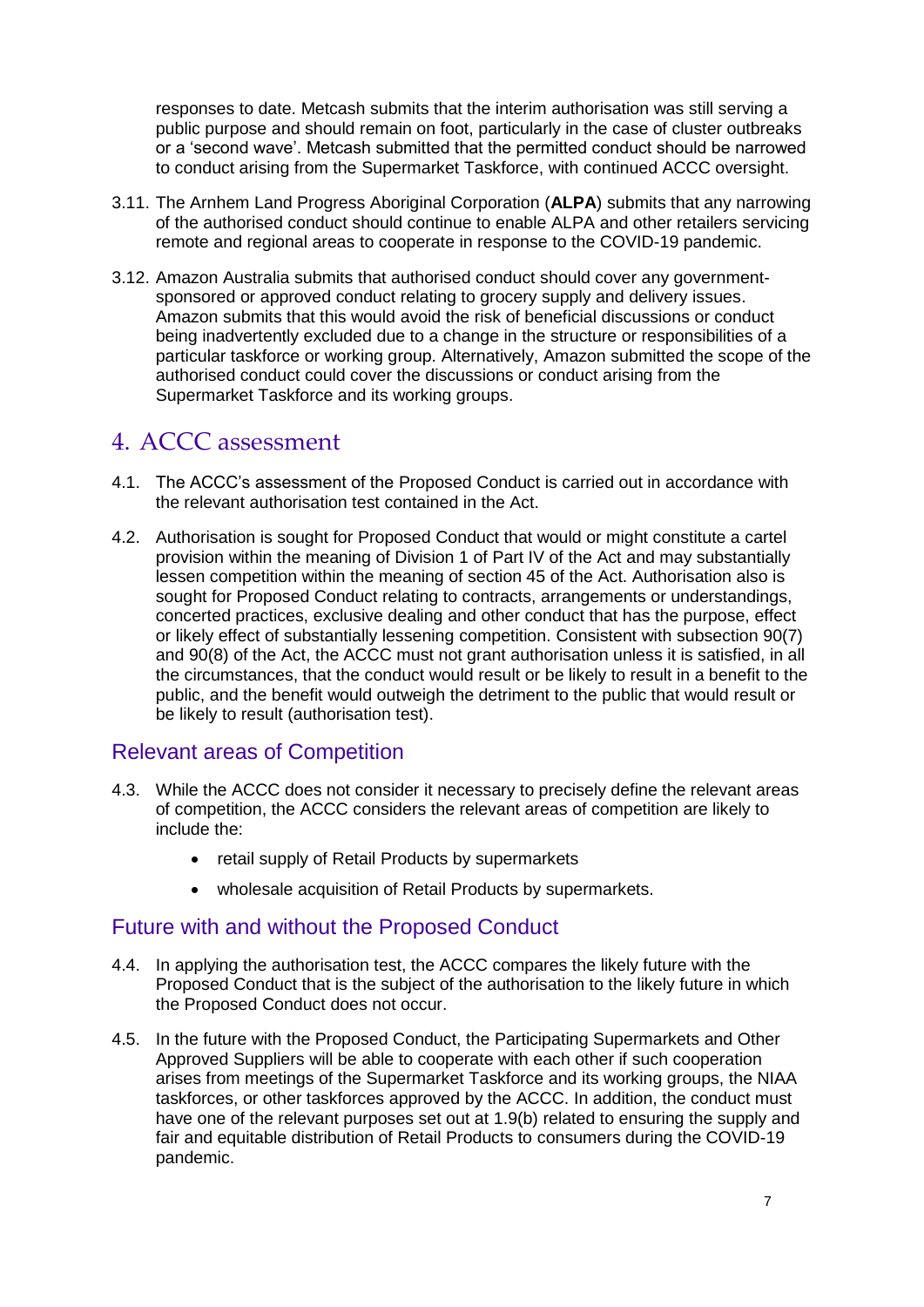4.6. The ACCC considers that, without the Proposed Conduct, grocery retailers would not be able to cooperate in response to the COVID-19 pandemic where cooperation would breach the Act. Further, some of the measures which do not require authorisation may take longer to implement than they would in the future with authorisation. Accordingly, implementing uniform measures such as those described at paragraph 4.12 below will be more difficult or impossible.

## Public benefits

4.7. The Act does not define what constitutes a public benefit. The ACCC adopts a broad approach. This is consistent with the Australian Competition Tribunal (the **Tribunal**) which has stated that the term should be given its widest possible meaning, and includes:

*…anything of value to the community generally, any contribution to the aims pursued by society including as one of its principal elements … the achievement of the economic goals of efficiency and progress. <sup>7</sup>*

- 4.8. Coles submits that the Proposed Conduct will result in significant public benefits. The ACCC considers that Coles' claimed public benefits can be broadly categorised as ensuring consumer access to Retail Products, reducing community concerns about stockpiling and grocery availability, and reducing strain on supply chains for Retail Products.
- 4.9. The ACCC's assessment of these claimed public benefits is informed by submissions from the Participating Supermarkets and interested parties and from its own observations of the co-ordination to date under the interim authorisation, particularly through ACCC representatives attending the Authorised Meetings listed in paragraph 1.11. 8
- 4.10. Coles submits that the conduct that has occurred under the protection of the Interim Authorisations to date has been useful, primarily relating to cooperating on store hours, safety procedures and product limits.

#### **Consumer access to Retail Products**

- 4.11. The ACCC considers that the Proposed Conduct is likely to result in public benefits by maximising the likelihood that consumers across Australia, including regional and remote areas, continue to have fair and reasonable access to Retail Products (including essential household products) at times of unexpected shortages resulting from the COVID-19 pandemic.
- 4.12. The Interim Authorisations permit the Participating Supermarkets and Other Approved Supermarkets (together, authorised retailers) to co-operate in relation to a wide range of measures that are intended to improve consumers' access to Retail Products during the period of the COVID-19 pandemic. To date the ACCC has observed discussions at Authorised Meetings in relation to:
	- co-ordinating store hours, including allocating dedicated shopping hours for elderly and disadvantaged members of the public during periods of high demand for Retail Products;

<sup>7</sup> Queensland Co-operative Milling Association Ltd (1976) ATPR 40-012 at 17,242; cited with approval in Re 7-Eleven Stores (1994) ATPR 41-357 at 42,677.

<sup>8</sup> ACCC representatives attend the Supermarkets Taskforce and the main working group established by the Department of Home Affairs to coordinate the supermarkets' response to the COVID-19 pandemic, and the main NIAA taskforce dealing with retail supply in rural and remote communities.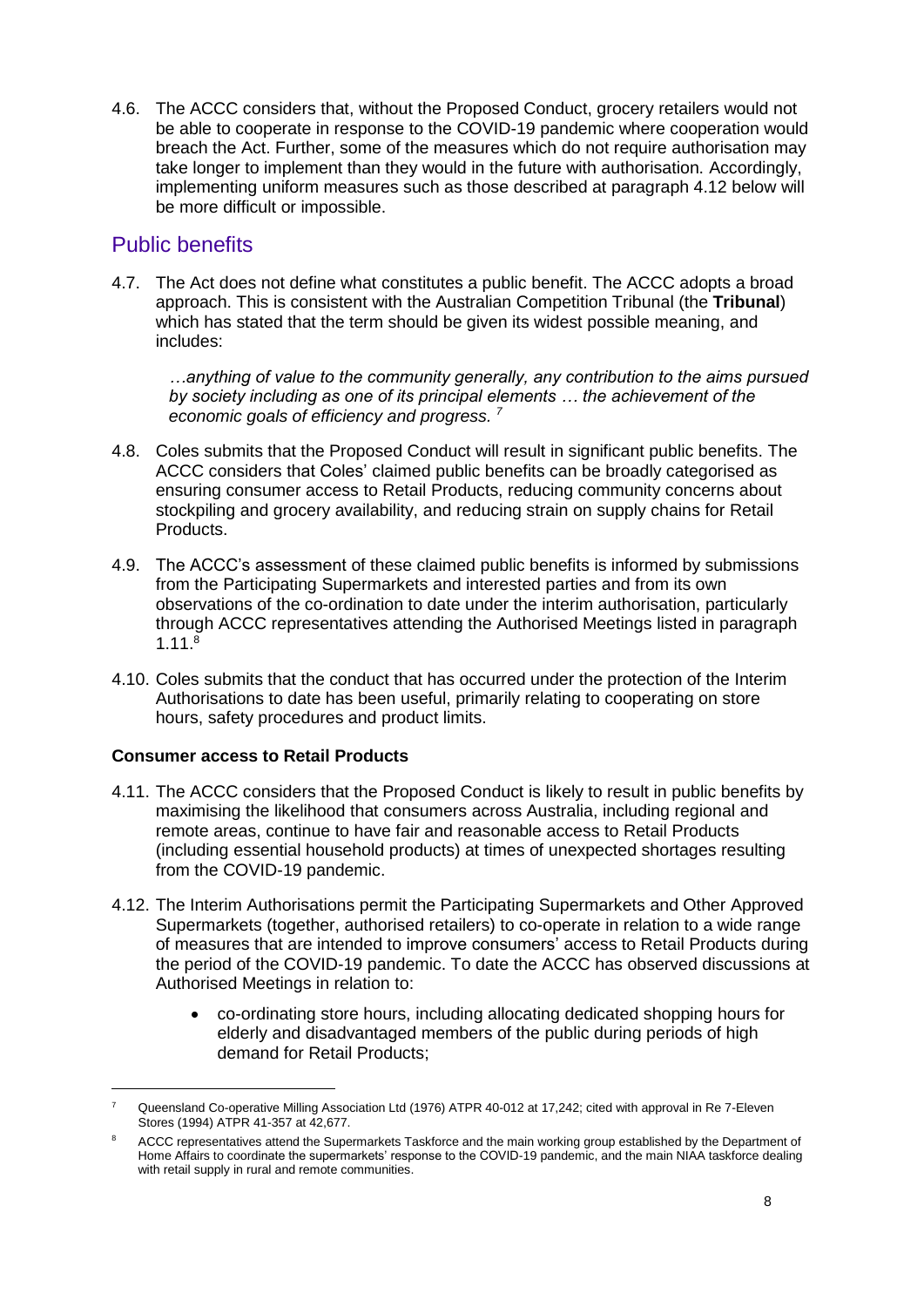- implementing uniform safety measures, such as limiting the number of customers permitted in store at a time;
- developing uniform policies for online deliveries, particularly policies intended to assist vulnerable groups of consumers including those who are unwell or self-isolating;
- implementing uniform or similar purchase limits and related public messaging;
- measures to ensure continuity of supply to consumers in remote or regional areas, including securing special allocations of stock and joint requests to suppliers; and
- sharing information about anticipated disruptions in manufacturing and supermarket supply and logistics chains, enabling other authorised retailers to develop strategies to ensure the continued supply of Retail Products.
- 4.13. The ACCC recognises that not all of the measures discussed at Authorised Meetings require authorisation. However, where these measures have been implemented, either collectively or unilaterally, the ACCC considers the co-ordination permitted by the authorisation has enabled measures to be implemented more rapidly than they would otherwise have been.
- 4.14. The ACCC considers that enabling the co-operation permitted by the Interim Authorisations has enabled authorised retailers to respond proactively to anticipated or expected impediments to the continued availability of Retail Products across Australia during the period of the COVID-19 pandemic. The ACCC considers this improved availability is likely to continue to be realised if the Proposed Conduct is authorised.

#### **Reducing community concerns and stockpiling behaviour**

- 4.15. The ACCC considers that the Proposed Conduct is likely to result in public benefits by reducing community concerns about availability of Retail Products during the period of the COVID-19 pandemic.
- 4.16. The ACCC has observed discussions between authorised retailers monitoring availability of supply-constrained Retail Products, the implementation of uniform or similar purchase limits and related public messaging.
- 4.17. By enabling improved discussions and co-ordination between the authorised retailers, the ACCC considers that the Interim Authorisations have been effective in addressing consumer concerns about the need to stockpile essential household items. The ACCC considers this is likely to continue if the Proposed Conduct is authorised.
- 4.18. Providing consumers with greater certainty about the availability of Retail Products and promoting retailers' ability to respond effectively to periods of high (and at times unpredictable) demand, has resulted in public benefits associated with encouraging consumers to return to normal shopping patterns in many areas.
- 4.19. The Participating Supermarkets submit that they have also implemented a number of measures to ensure the safety of customers and staff, by reducing congestion in stores and store car parks (thereby assisting with beneficial social distancing) and alleviating customer stress regarding stock shortages.
- 4.20. The ACCC considers that enabling co-operation permitted by the Interim Authorisations has enabled authorised retailers to implement measures, both individually and collectively, to materially reduce community concerns about stockpiling behaviour.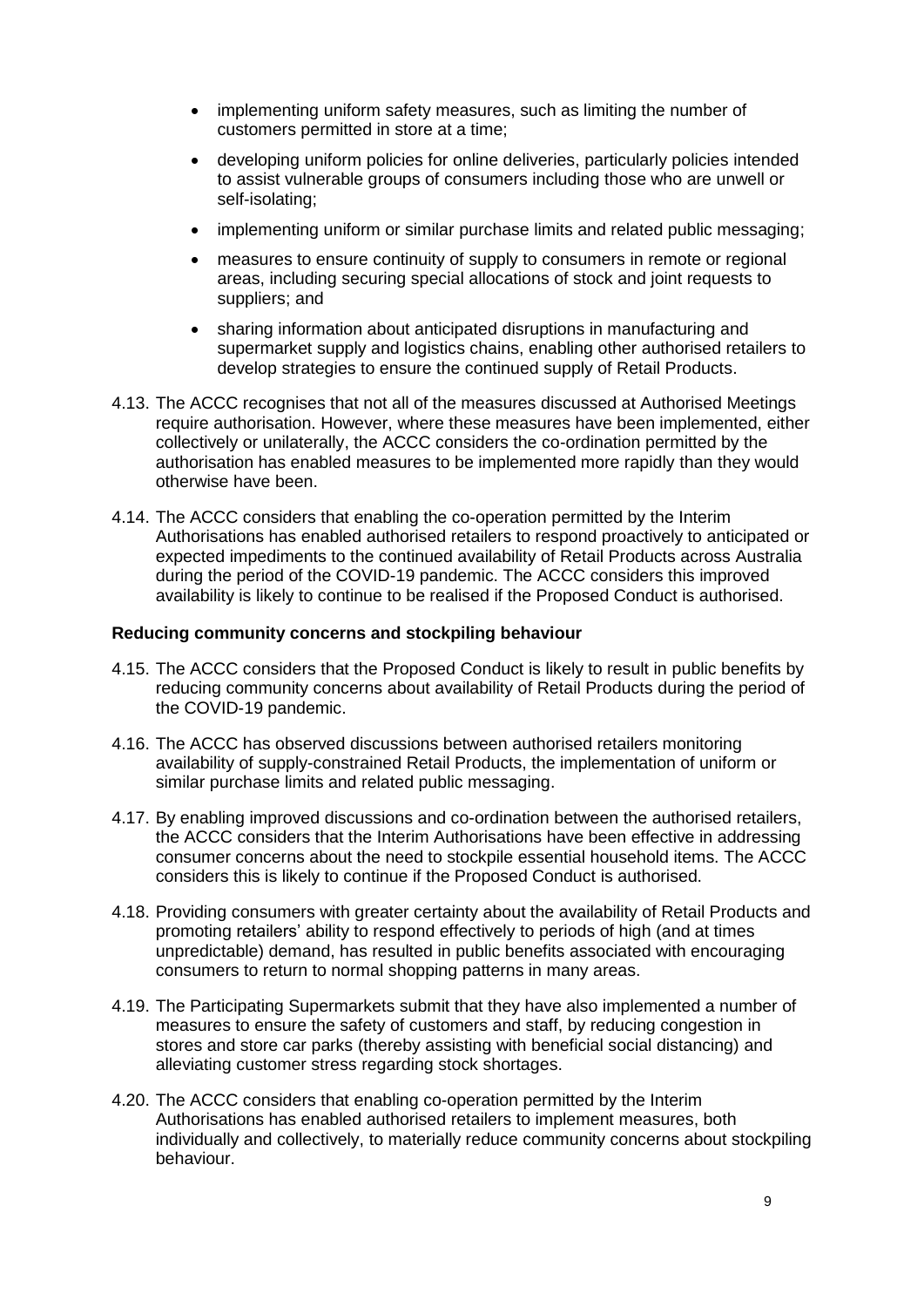#### **Reducing strain on the Retail Products supply chain**

- 4.21. The ACCC considers that the Proposed Conduct has been effective to date in reducing strain on Retail Product supply chains resulting from the COVID-19 pandemic. The Proposed Conduct facilitates discussions intended to address supply chain strains, including:
	- assisting manufacturers and authorised retailers to quickly understand impediments to increasing production to meet higher (and at times unpredictable) demand and agree on solutions to address those issues;
	- assisting manufacturers and authorised retailers to solve any supply chain issues which may prevent higher production volumes, ameliorate supply issues for the period that customer demand is higher than normal and enable the applicants to urgently restock their shelves. This will further contribute to the safety of customers and access to groceries; and
	- assisting Participating Supermarkets to address difficulties within their internal supply chains.
- 4.22. Overall, the ACCC considers there are significant public benefits in enabling grocery retailers to prepare for, discuss and implement activities to safeguard the supply of groceries to consumers during the period of the COVID-19 pandemic. The ACCC considers the authorised retailers' handling of the recent peak of infections in Melbourne to be a salient demonstration of these benefits, as grocery supplies in Melbourne have been relatively stable and there has been relatively muted panic buying. Given the potential for further outbreaks of COVID-19, the ACCC considers the benefits are likely to continue to be realised in future if the Proposed Conduct is authorised.

## Public detriments

4.23. The Act does not define what constitutes a public detriment. The ACCC adopts a broad approach. This is consistent with the Tribunal which has defined it as:

*…any impairment to the community generally, any harm or damage to the aims pursued by the society including as one of its principal elements the achievement of the goal of economic efficiency.<sup>9</sup>*

- 4.24. The ACCC considers that the Proposed Conduct may result in some public detriments associated with a lessening of competition.
- 4.25. The ACCC notes that arrangements involving competitors in relation to the goods and services they provide are likely to lessen competition relative to a situation where each business makes its own decisions. The Participating Supermarkets are in most cases each other's closest competitors and the ACCC considers it is vital that once the unusual circumstances created by the COVID-19 pandemic are no longer present and the authorisation is no longer in place competition between them must return.
- <span id="page-10-0"></span>4.26. Separately, there may be unidentifiable and potentially significant public detriments when presently unidentified third parties may also seek and gain protection of the authorisation.
- 4.27. With the proposed condition described below, the ACCC considers that the public detriments likely to result from the Proposed Conduct will be limited due to:

<sup>9</sup> Re 7-Eleven Stores (1994) ATPR 41-357 at 42,683.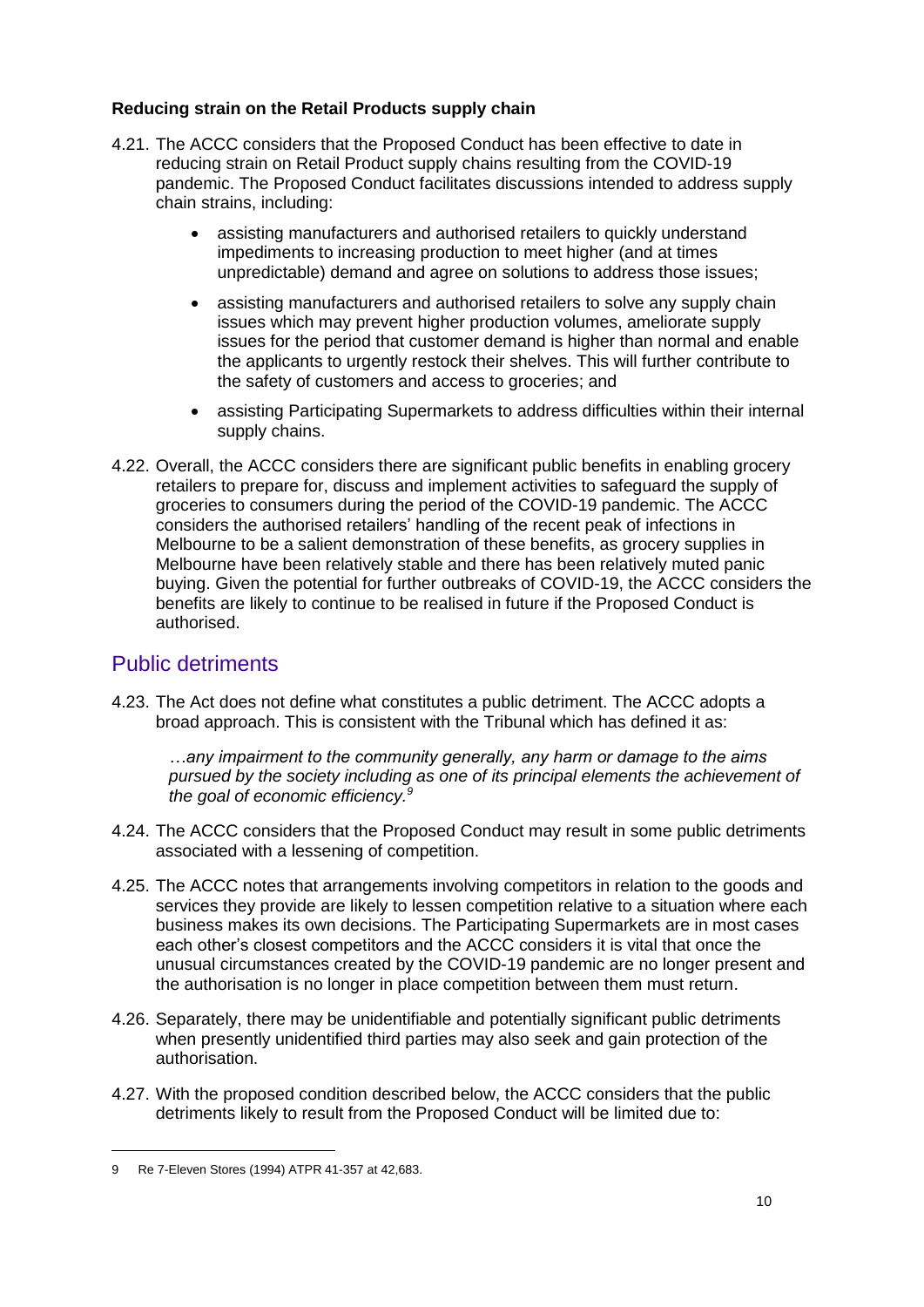- the restriction of the authorisation to conduct arising from Authorised Meetings, being taskforces and other fora approved by the ACCC which has the purpose of responding to the COVID-19 pandemic. All Authorised Meetings are called and chaired by a government department or agency, further reducing the risk of competitively sensitive information being exchanged for purposes unrelated to responding to the pandemic;
- the presence of ACCC representatives at these Authorised Meetings. The ACCC is satisfied that information exchanged and arrangements made at Authorised Meetings to date focus on short-term responses to the pandemic, and is unlikely to have any longer-term impacts on competition. The presence of ACCC representatives at Authorised Meetings may encourage these discussions to remain focussed on the intended issues, and provides for suitable monitoring mechanisms to identify whether the authorisation is working as anticipated. If there were to be a material change in circumstances during a period of authorisation, the ACCC may initiate a review of an authorisation.
- the Proposed Conduct not extending to coordination in relation to price; and
- the Proposed Conduct being unlikely to materially change the Participating Supermarkets' incentive to compete during the period of authorisation, and being unlikely to change the incentives at all after the period of authorisation.

## Proposed Condition

- 4.28. To minimise the likelihood of detriment described at paragraph [4.26](#page-10-0) above, the ACCC proposes to impose a condition requiring other retailers that wish to obtain the protection of authorisation to seek the approval of the ACCC under the process in paragraph 5.16. This condition was also in the interim authorisations of 26 March and 9 June.
- 4.29. This is intended to provide the ACCC with sufficient certainty, oversight and transparency regarding the addition of new participating retailers and gives the ACCC the opportunity to be satisfied that each addition does not result in unintended public detriments.

## Balance of public benefit and detriment

- 4.30. The ACCC is satisfied that the Proposed Conduct is likely to result in substantial public benefits. The ACCC has observed authorised retailers engaging in the Proposed Conduct under the Interim Authorisations since March 2020, and considers that each of the public benefits outlined above has been realised and is likely to continue to be realised if the Proposed Conduct is authorised, particularly if there are further outbreaks of COVID-19 in Australia.
- 4.31. The ACCC considers the likely public detriments arising from the Proposed Conduct (with the proposed condition) to be limited, and is unlikely to have any long-term impacts extending beyond the period of authorisation. Accordingly, the ACCC is satisfied that the public benefits arising from the Proposed Conduct outweighs the public detriments.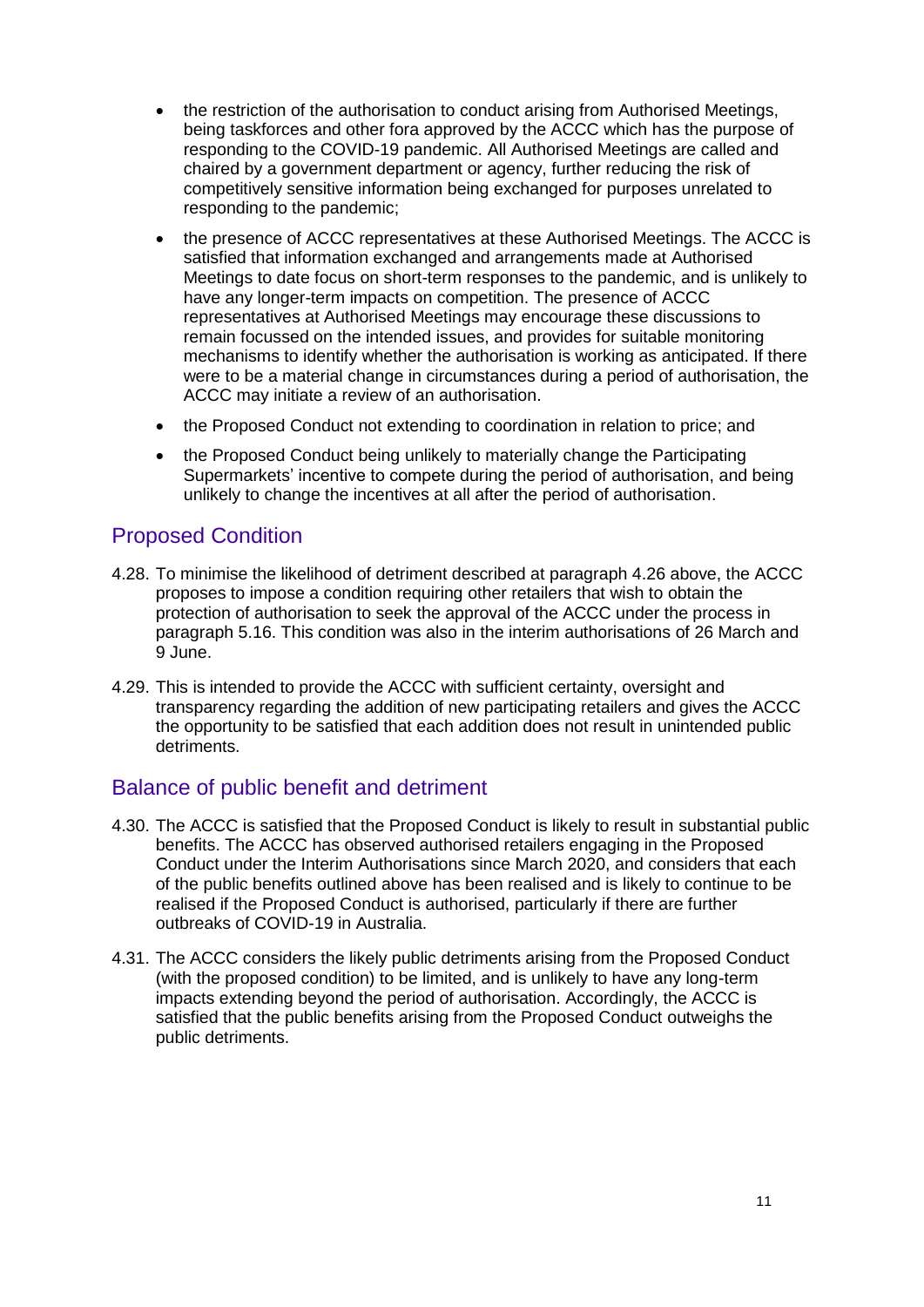## Length of authorisation

- 4.32. The Act allows the ACCC to grant authorisation for a limited period of time.<sup>10</sup> This enables the ACCC to be in a position to be satisfied that the likely public benefits will outweigh the detriment for the period of authorisation. It also enables the ACCC to review the authorisation, and the public benefits and detriments that have resulted, after an appropriate period.
- 4.33. In this instance, Coles seeks authorisation for six months from the date of final determination. Coles submits that due to the uncertainty arising from the COVID-19 pandemic and the potential for any localised flare ups or a 'second wave' of infections, six months is an appropriate period of time.
- 4.34. The ACCC proposes to grant authorisation until 31 March 2021. The ACCC considers that this is appropriate given the significant public benefits and minimal public detriments likely to result from the Proposed Conduct (with the proposed condition). The recent peak of infections in Melbourne and the disruption it has caused to supply chains demonstrates the likely utility of authorisation for this period of authorisation.
- 4.35. The ACCC invites submissions on the appropriateness of this proposed time period.

# 5. Draft determination

## The application

- 5.1. On 20 March 2020, Coles lodged application AA1000477 with the ACCC, seeking authorisation under subsection 88(1) of the Act.
- 5.2. On 22 June 2020, Coles amended its application to seek authorisation in the same terms as the interim authorisation granted by the ACCC on 9 June 2020.
- 5.3. Subsection 90A(1) of the Act requires that before determining an application for authorisation, the ACCC shall prepare a draft determination.

## The authorisation test

- 5.4. Under subsections 90(7) and 90(8) of the Act, the ACCC must not grant authorisation unless it is satisfied in all the circumstances that the Proposed Conduct would result or be likely to result in a benefit to the public, and the benefit would outweigh the detriment to the public that would result or be likely to result from the Proposed Conduct.
- 5.5. For the reasons outlined in this draft determination, the ACCC is satisfied, in all the circumstances, that the Proposed Conduct would be likely to result in a benefit to the public and the benefit to the public would outweigh the detriment to the public that would result or be likely to result from the Proposed Conduct.
- 5.6. Accordingly, the ACCC proposes to grant authorisation.

<sup>10</sup> Subsection 91(1)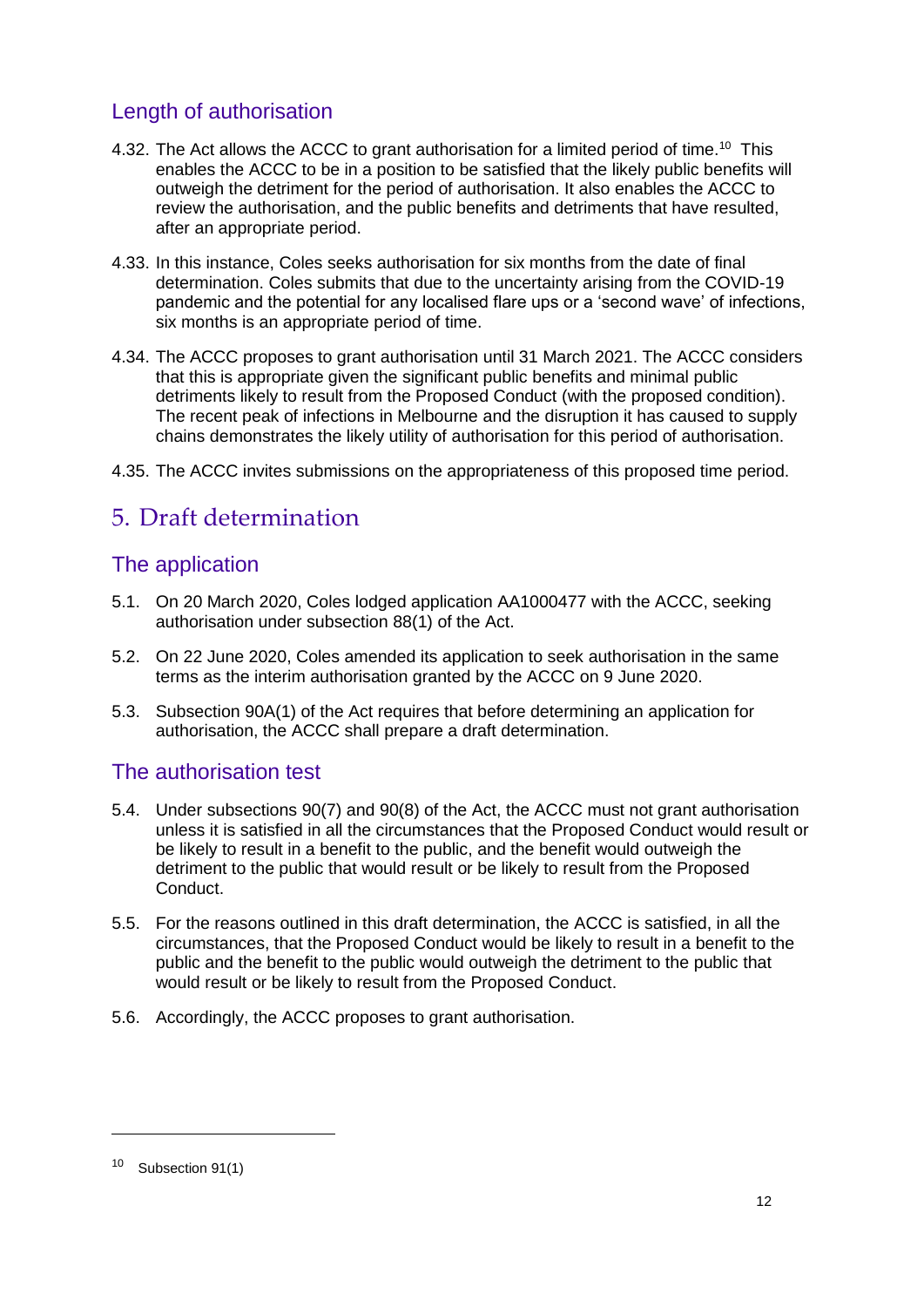## Conduct which the ACCC proposes to authorise

- 5.7. The ACCC proposes to grant authorisation to enable the Participating Supermarkets and Other Approved Supermarkets to propose, discuss, enter into or give effect to any contract, arrangement or understanding (including contracts, arrangements or understandings involving manufacturers, suppliers, transport and logistic providers), or engage in any conduct, where the contract, arrangement or understanding, or conduct:
	- a. involves two or more of any Participating Supermarket or any other grocery retailer that is or previously has been approved by the ACCC (**Other Approved Supermarkets**); and
	- b. has the purpose of ensuring the supply and fair and equitable distribution of Retail Products to Australian consumers during the COVID-19 pandemic by:
		- i. facilitating or ensuring the acquisition and/or supply of Retail Products in Australia (especially of those Retail Products in short supply)
		- ii. ensuring fairer access to Retail Products among the general public
		- iii. providing greater access to Retail Products to those most in need (including the elderly and disadvantaged members of the public, such as consumers who may be too unwell to travel to the supermarket); or
		- iv. facilitating access to Retail Products in remote or rural areas; and
	- c. occurs at, in preparation for, or arises out of, an Authorised Meeting that occurs on or after the date that authorisation is granted.
- 5.8. In addition, the ACCC proposes to grant authorisation for the Participating Supermarkets and any Other Approved Supermarket to continue to give effect to any contract, arrangement or understanding previously entered into in reliance on the Interim Authorisations dated 23 and 26 March 2020 and 9 June 2020 (together with paragraph 5.7 above, the **Proposed Conduct**).
- 5.9. An Authorised Meeting means any of the following types of meetings:
	- a. meetings of the Supermarket Taskforce and any of its working groups, as convened by the Department of Home Affairs from time to time (as of 9 June 2020, the Safety of Staff and Customers Working Group and the Food Supply Working Group), or
	- b. meetings of the COVID-19 Food Security Working Group and the Coordinated Corporate Taskforce as convened by the National Indigenous Australians Agency, or
	- c. meetings of a taskforce, working group or similar forum convened by a Federal Government department or agency with the objective of responding to the COVID-19 pandemic where:
		- i. the ACCC is notified by a Participating Supermarket in writing, at least two clear working days before the date of any meeting (or any shorter period of notice to which the ACCC agrees in writing), that the Participating Supermarket wishes meetings of the relevant taskforce or forum to be covered by this authorisation, and sets out the time and date of the first meeting, proposed attendees, the purpose of the meeting and the forum, and the matters to be discussed at the meeting; and
		- ii. more than one Participating Supermarket, or one or more Participating Supermarkets and one or more Other Approved Supermarket, has been invited to the forum; and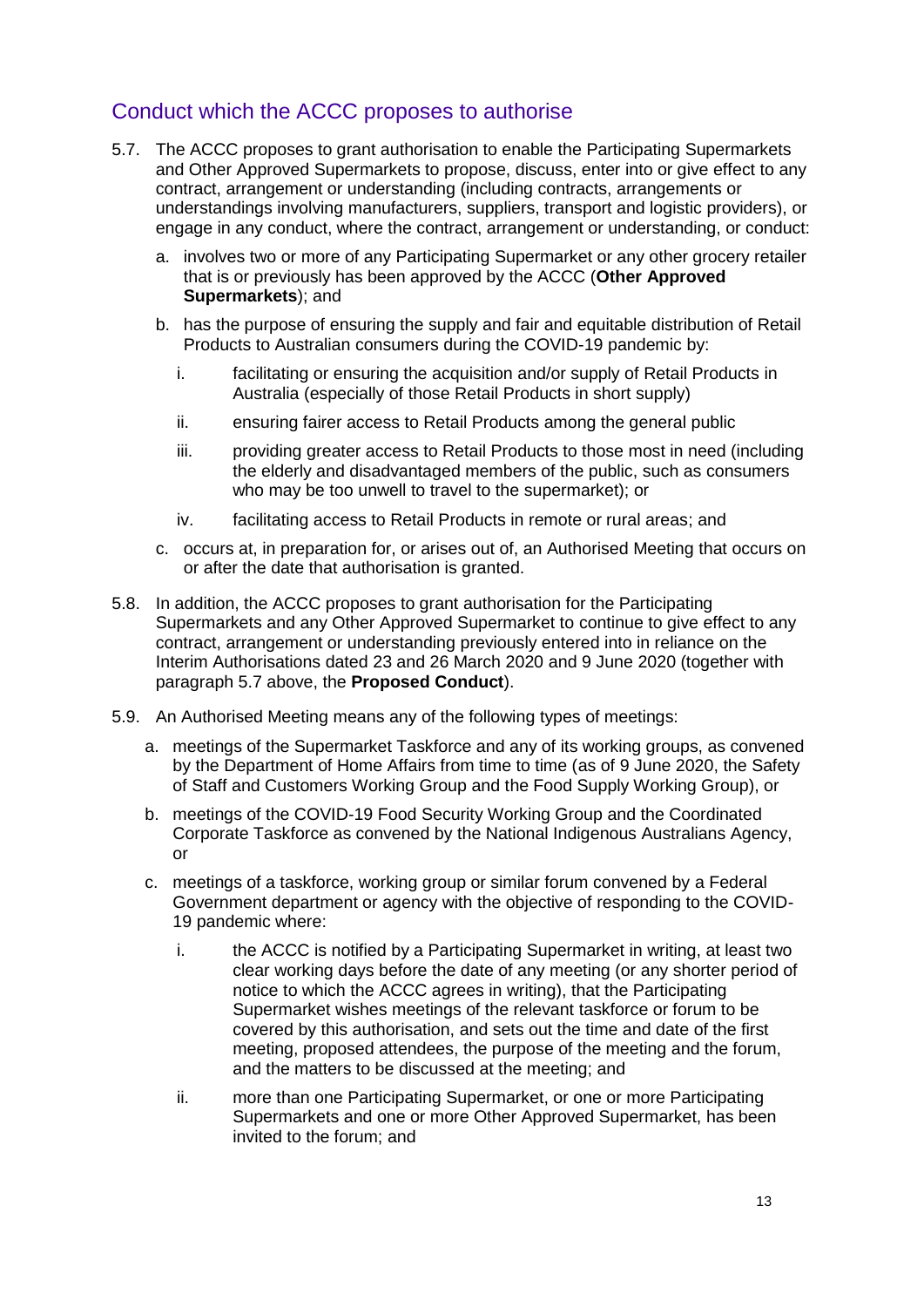- iii. the ACCC does not notify the relevant Participating Supermarket at least one business day in advance in writing that it is not satisfied that the meeting has been convened to further one or more of the purposes set out at paragraph 5.7(b) above.
- 5.10. **Retail Products** are fresh food, groceries, household products, and liquor.
- 5.11. The Proposed Conduct is not compulsory, and any Participating Supermarket or authorised party can opt out of any proposed collaboration under the authorisation.
- 5.12. The provisions of the Act in respect of which the ACCC proposes to grant authorisation are as follows:
	- cartel conduct (Division 1 of Part IV), in that it may involve contracts, arrangements or understandings containing provisions which have the purpose or effect of fixing, controlling or maintaining, or providing for the fixing, controlling or maintaining of, the price or a discount, allowance, rebate or credit in relation to goods or services acquired or likely to be acquired by the parties, or have the purpose of preventing, restricting or limiting the acquisition or supply or likely acquisition or supply of goods or services by the parties (ss45AD(2), 45AD(3), 45AF, 45AG, 45AJ, and 45AK of the Act); and
	- contracts, arrangements or understandings, concerted practices, exclusive dealing and other conduct that have the purpose, effect or likely effect of substantially lessening competition (ss 45(1), 46(1) and 47(1) of the Act).
- 5.13. The proposed authorisation does not extend to any agreement in relation to the retail price for Retail Products. Each of the Participating Supermarkets and Other Approved Supermarkets will continue to compete in relation to factors such as price and service in relation to Retail Products.
- 5.14. The ACCC proposes to grant authorisation, subject to the proposed condition, AA1000477 until 31 March 2021.
- 5.15. This draft determination is made on 15 July 2020.

#### **Proposed Condition of Authorisation**

- 5.16. The ACCC proposes to grant authorisation subject to the following proposed condition, which is not applicable to the Participating Supermarkets or any grocery retailer that previously has been approved by the ACCC (i.e. an Other Approved Supermarket):
	- a. Parties that wish to engage in the Proposed Conduct must seek the approval of the ACCC by sending an email to adjudication@accc.gov.au with the subject 'AA1000477 – request to be covered by authorisation', identifying the entity(ies) that wish to be covered by this authorisation, detailing the type(s) of conduct covered by this authorisation that those entities propose to engage in and the reasons it wishes to do so.
	- b. If the ACCC approves a party to engage in some or all of the conduct for which authorisation is granted, that party will have the protection of this authorisation, subject to any condition specified by the ACCC, from the time it is notified of the ACCC's decision.
	- c. When considering the participation of any party, the ACCC may refuse to approve the party engaging in any or all of the Proposed Conduct or impose conditions